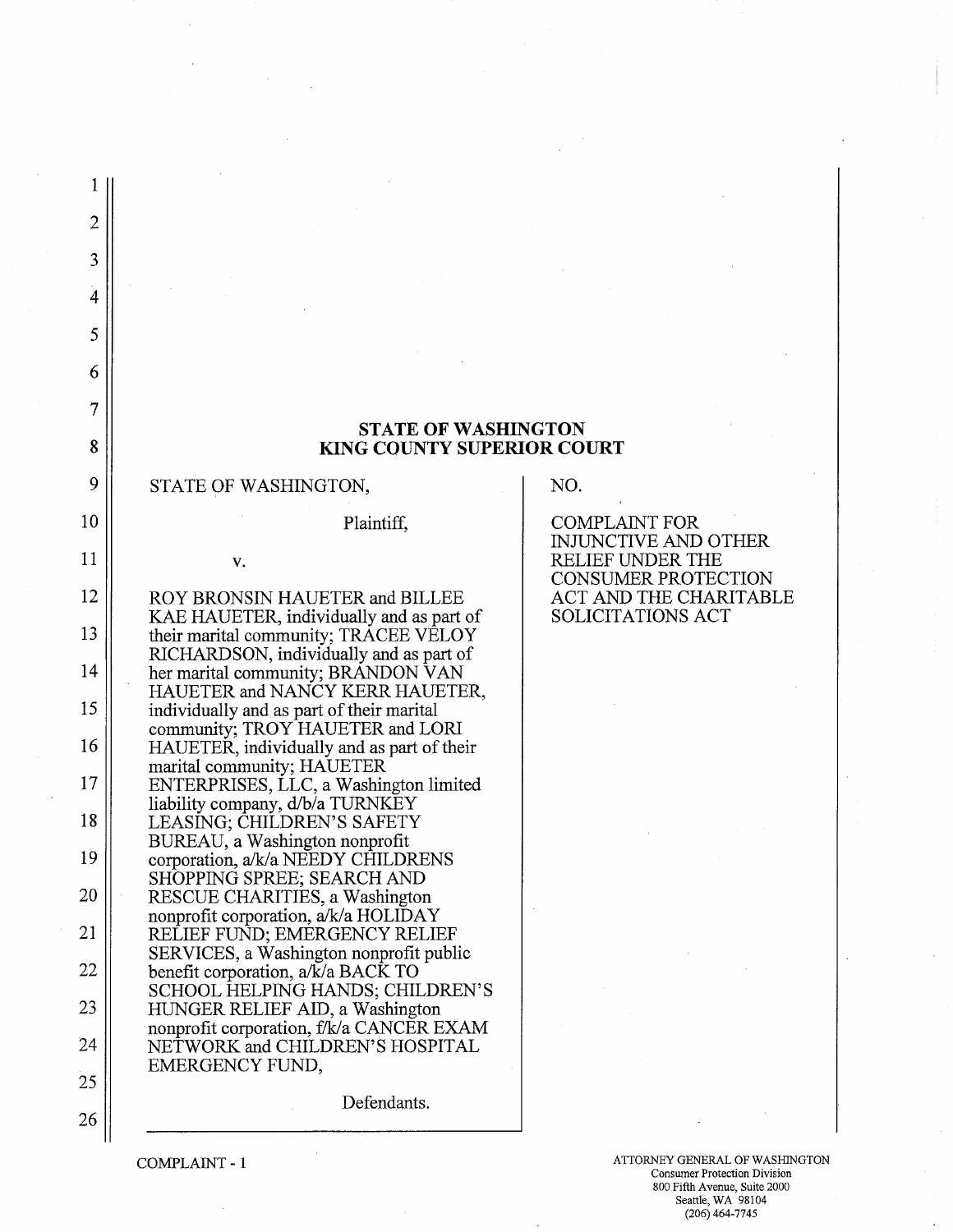1 || The Plaintiff, State of Washington, by and through its attorneys Robert W. Ferguson, 2 | Attorney General, and Robert Aloysius Hyde and Trisha L. McArdle, Assistant Attorneys 3 General, brings this action against the Defendants named herein for relief under the Consumer 4 | Protection Act (RCW 19.86) and the Charitable Solicitations Act (RCW 19.09). The Defendants 5 have engaged in unfair and deceptive practices in the course of soliciting charitable contributions  $6 \parallel$  in the state of Washington.

## <sup>7</sup>**I. PARTIES**

## 8 | 1.1 Plaintiff is the State of Washington (the "State").

9 1.2 Defendants Roy Bronsin Haueter and Billee Kae Haueter are a married couple 10 || currently residing in Leavenworth, Washington. All actions taken by Defendants Roy Bronsin 11 Haueter and Billee Kae Haueter as alleged in this Complaint are for the benefit of their marital  $12$  | community.

13 1.3 Defendant Tracee Veloy Richardson is the daughter of Roy Bronsin Haueter and 14 Sillee Kae Haueter and is a resident of Redmond, Washington.

15 1.4 Defendants Brandon Van Haueter and Nancy Kerr Haueter are a married couple 16 | residing in Bonney Lake, Washington. All actions taken by Defendants Brandon Van Haueter 17 and Nancy Kerr Haueter as alleged in this Complaint are for the benefit of their marital 18 | community.

19 1.5 Defendants Troy Haueter and Lori Haueter are a married couple residing in 20 || Puyallup, Washington. All actions taken by Defendants Troy Haueter and Lori Haueter as 21 || alleged in this Complaint are for the benefit of their marital community.

22 | 1.6 Defendant Haueter Enterprises, LLC is a Washington for-profit limited liability 23 || company with its principal place of business in Tacoma, Washington. Haueter Enterprises 24 | provides commercial fundraising facilities and activities under the name Turnkey Leasing.

25 1.7 Defendant Children's Safety Bureau is a Washington nonprofit corporation and 26 || a charity registered with the Washington Secretary of State. Children's Safety Bureau also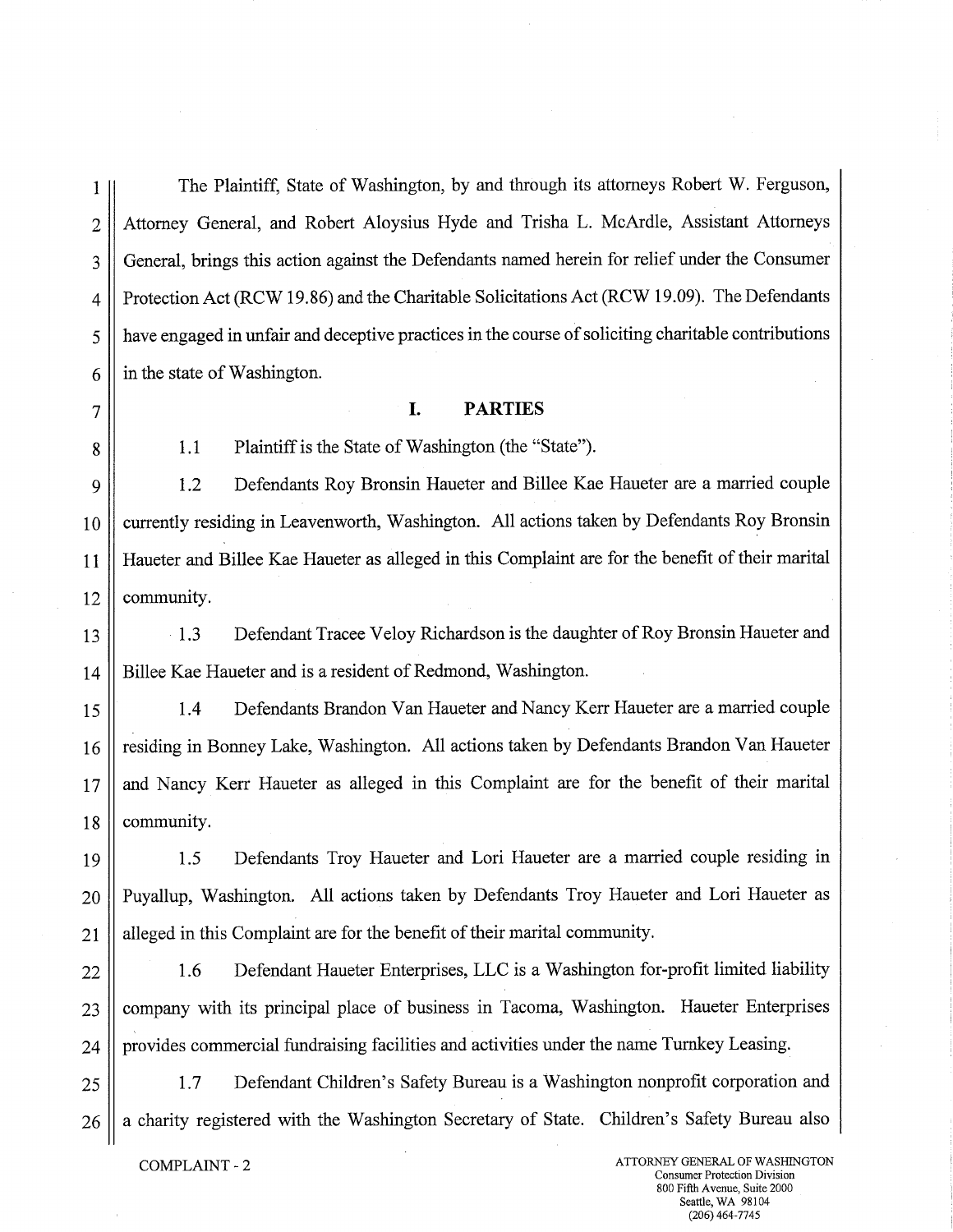1 operates and solicits donations under the name Needy Children's Shopping Spree.

2 | 1.8 Defendant Search and Rescue Charities is a Washington nonprofit corporation 3 || and a charity registered with the Washington Secretary of State. Search and Rescue Charities 4 | also operates and solicits donations under the name Holiday Relief Fund.

5 1.9 Defendant Emergency Relief Services is a Washington nonprofit public benefit 6 corporation and a charity registered with the Washington Secretary of State. Emergency Relief 7 Services also operates and solicits donations under the name Back to School Helping Hands.

8 1.10 Defendant Children's Hunger Relief Aid is a Washington nonprofit corporation 9  $\parallel$  and a charity registered with the Washington Secretary of State. Children's Hunger Relief Aid 10 || previously operated and solicited donations under the names Cancer Exam Network and 11 Children's Hospital Emergency Fund. Cancer Exam Network formally changed its name with 12 the Washington Secretary of State to Children's Hospital Emergency Fund in March 2015. 13 Children's Hospital Emergency Fund took steps to change its name with the Washington 14 Secretary of State to Children's Hunger Relief Aid in July 2016.

15 || 1.11 The term "Defendants" in this Complaint refers collectively to all defendants in 16 | paragraphs 1.2 through 1.10, as well as their agents, servants, employees, or representatives.

## 17 **IL JURISDICTION** & **VENUE**

18 2.1 The State files this Complaint pursuant to its authority under the Consumer 19 Protection Act (RCW 19.86) and the Charitable Solicitations Act (RCW 19.09). The Attorney 20 General has authority under RCW 19.86.080 to prevent and restrain violations of the Consumer 21 || Protection Act. The Attorney General has authority under RCW 19.09.340 to prevent and  $22$  | restrain violations of the Charitable Solicitations Act.

23 2.2 This Court has personal jurisdiction over Defendants under RCW 19.86.080, and 24 RCW 19.09.340. Defendants have submitted themselves to the jurisdiction of this Court by 25 | engaging in the conduct set forth in this Complaint in the State of Washington, including in King 26 **11** County. Specifically, Defendants have engaged in conduct in King County and elsewhere in the

COMPLAINT - 3 ATTORNEY GENERAL OF WASHINGTON Consumer Protection Division 800 Fifth Avenue, Suite 2000 Seattle, WA 98104 (206) 464-7745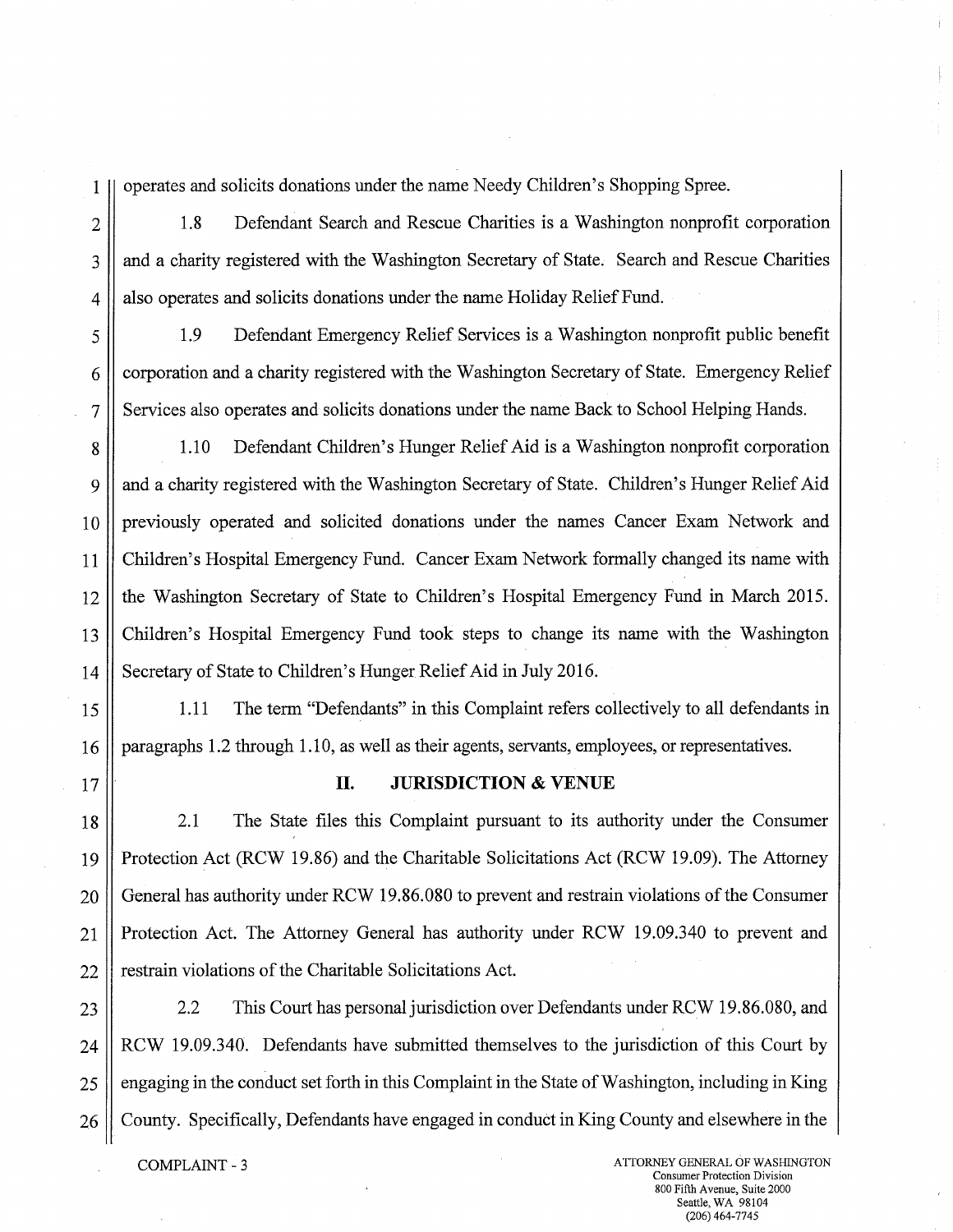1 state of Washington that violates the Consumer Protection Act and the Charitable Solicitations  $2 \parallel$  Act.

3 2.3 This Court has subject matter jurisdiction over this action pursuant to 4 | RCW 19.86.080 and RCW 19.86.140.

5 2.4 Venue is proper in King County pursuant to RCW 4.12.020 and RCW 4.12.025. 6 Defendants have solicited and received donations from individuals and business entities located 7 in King County, and Defendants maintain post office boxes and/or mail drops in King County 8 for the receipt of solicited donations.

9 2.5 Defendants Roy Bronsin Haueter, Billee Kae Haueter, Tracee Veloy Richardson, 10 || Brandon Van Haueter, Nancy Kerr Haueter, and Troy Haueter serve or have served as officers 11 of the corporate defendants. Corporate officers who participate in the wrongful conduct alleged 12 in this Complaint, or with knowledge have approved of the wrongful conduct alleged in this 13 Complaint, are individually liable for such wrongful conduct. *State v. Ralph Williams' North*  14 *West Chrysler Plymouth, Inc.,* 87 Wn.2d 298, 322, 553 P.2d 423 (1976).

## 15 **III. FACTS**

16 3.1 Defendants Children's Safety Bureau, Search and Rescue Charities, Emergency 17 Relief Services, and Children's Hunger Relief Aid (the "Charities") represent themselves as 18 charitable organizations and accept donations and charitable contributions. The Charities 19 solicited and received charitable contributions in the state of Washington. While operating in 20 Washington, the Charities also solicited and received charitable contributions from consumers 21. in Oregon, Idaho, Montana, California and Alaska. The Charities solicit consumers for  $22$  | contributions over the telephone, through written solicitation material delivered through the mail, 23 || and/or over the Internet and do so through a variety of  $d/b/a$  and  $a/k/a$  entity names. Although  $24$  || the Charities use the services of paid solicitors to conduct telephone and written fundraising 25 || activities, Defendants misrepresent that such paid solicitors are volunteers, "charity helpers" or 26 **11** "reps" and are not otherwise paid by a commercial fundraiser.

COMPLAINT - 4 ATTORNEY GENERAL OF WASHINGTON Consumer Protection Division 800 Fifth Avenue, Suite 2000 Seattle, WA 98104 (206) 464-7745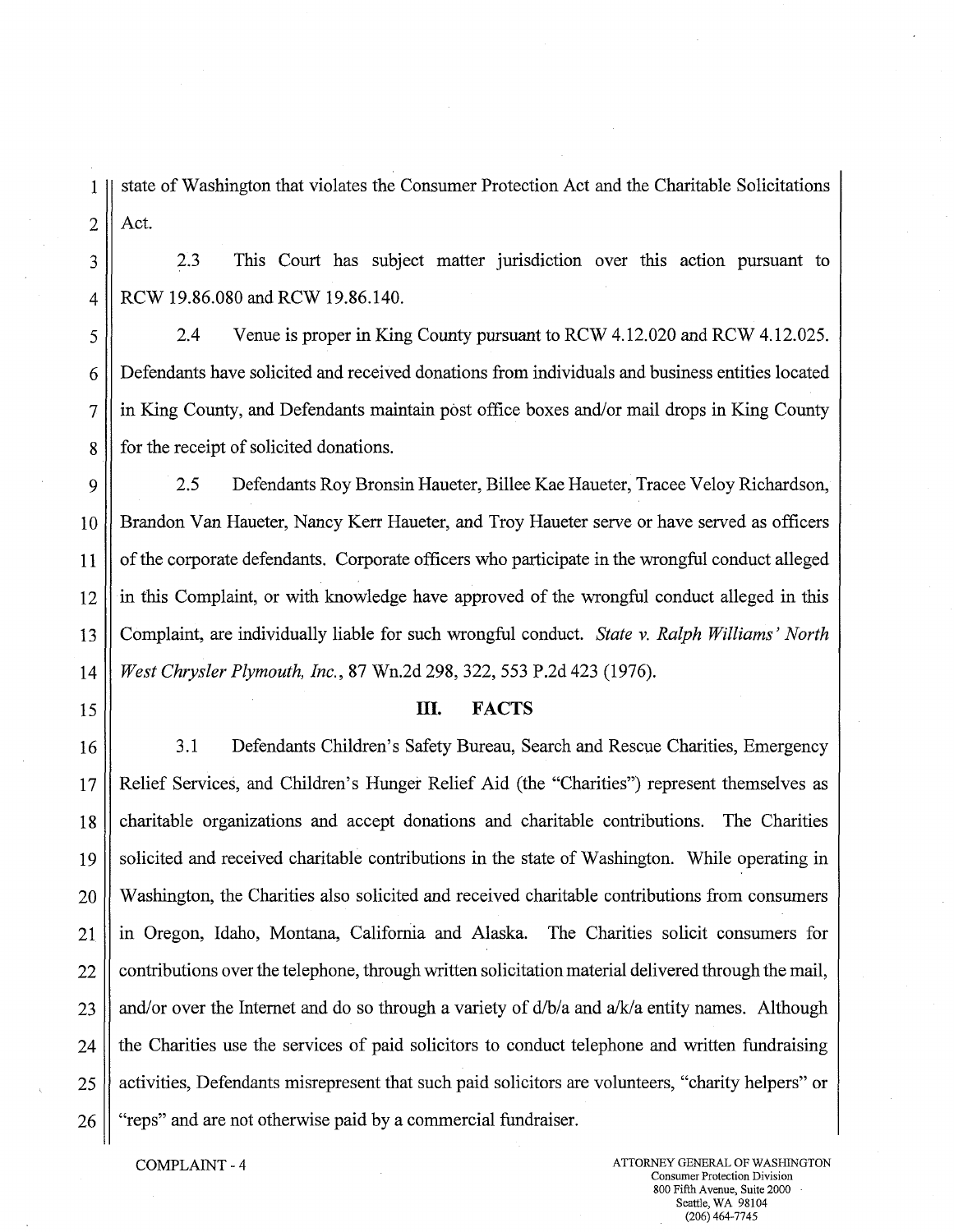1 3.2 Defendant Roy Bronsin Haueter is the moving force behind all violations of the 2 Charitable Solicitations Act and Consumer Protection Act described herein. At various times, 3 Defendant Roy Bronsin Haueter has held himself out as the manager, director, secretary or 4 President of the Charities, even if those roles were not formalized by corporate formalities.

5 3.3 Beginning in approximately 2012 and continuing during all times relevant to this 6 Complaint, Defendant Roy Bronsin Haueter controlled the day to day operations of the Charities 7 | regardless of whether Roy Bronsin Haueter had a formalized role in any or each of the Charities. g This activity includes, but is not limited to: (a) controlling the bank accounts of the Charities; 9 (b) controlling the PayPal accounts of the Charities; (c) writing checks from the bank accounts 10 of the Charities; (d) receiving and processing donations made to the Charities; (e) controlling the 11 || solicitation activities of the Charities, including drafting and/or editing the scripts for verbal 12 || solicitations and the text of written solicitations; (f) negotiating and signing contracts on behalf 13  $\parallel$  of the Charities; and (g) taking other acts that otherwise bind or indebt the Charities.

14 3.4 Because of the control exerted by Defendant Roy Bronsin Haueter over the 15 Charities, the lack of physical office space maintained by the Charities, and the lack of corporate 16 formalities undertaken by the Charities, the principal place of business for each charity was Roy 17 Bronsin Haueter's home in Leavenworth, Washington. Defendant Roy Bronsin Haueter 18 nevertheless maintains a number of post office boxes and mail drops throughout the state of 19 Washington. The purpose of these alternative mailing addresses is to appear to be operating  $20$  | locally to various communities throughout the state of Washington. For example, when a 21 consumer residing in Gig Harbor or Sumner is solicited on behalf of the Charities, that consumer 22 || is provided a post office box number in Tacoma to receive the donation. A consumer residing 23 in East Wenatchee is provided a post office box number in Wenatchee, a consumer in Port 24 | Orchard is provided a post office box in Bremerton, a consumer in Burlington or Sedro Woolley  $25$  is provided a post office box in Mount Vernon, etc. Defendant Roy Bronsin Haueter also 26 || maintains post office boxes and mail drops throughout Oregon, Idaho, Montana, California and

COMPLAINT - 5 ATTORNEY GENERAL OF WASHINGTON Consumer Protection Division 800 Fifth Avenue, Suite 2000 Seattle, WA 98104 (206) 464-7745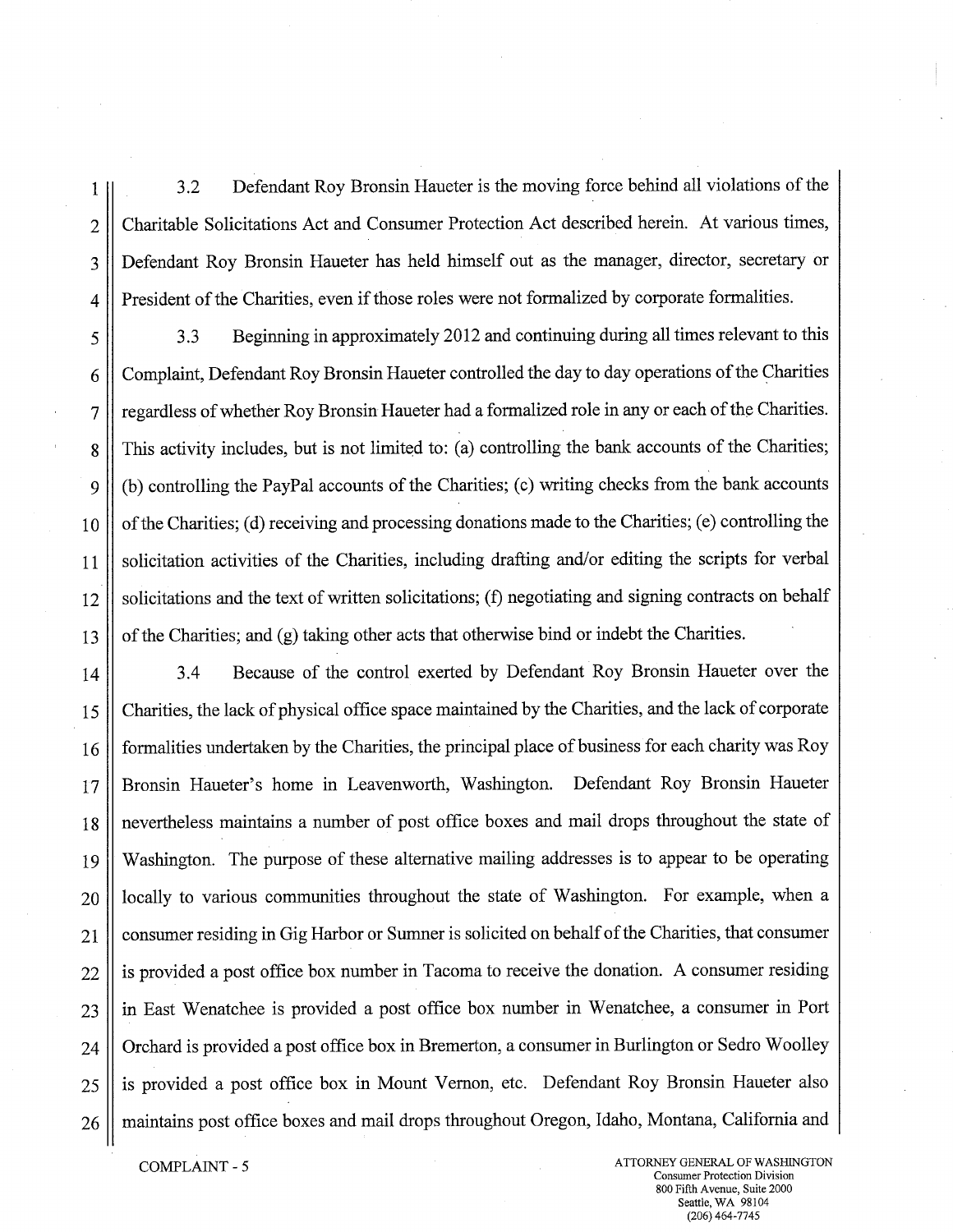1 Alaska to allow the Charities to misrepresent to consumers in those states that they are local  $2 \parallel$  charitable organizations.

3 3.5 Beginning in 2010 and continuing through at least March 2015, Defendant Tracee 4 Veloy Richardson was the President of Cancer Exam Network, which is now known as 5 Children's Hunger Relief Aid and also has operated under the name Children's Hospital 6 Emergency Fund. During this time frame, and upon information and belief, Defendant Tracee 7 Veloy Richardson participated in all wrongful conduct alleged in this Complaint undertaken by 8 | Cancer Exam Network / Children's Hospital Emergency Fund and/or was so willfully ignorant 9 | of the activities of the charity and/or grossly negligent in carrying out her duties as President that 10 she is individually liable for such violations of the Consumer Protection Act.

11 | 3.6 Between 2010 and continuing through at least March 2015, Defendant Nancy 12 || Kerr Haueter was the Secretary of Cancer Exam Network, which is now known as Children's 13 Hunger Relief Aid and has also operated under the name Children's Hospital Emergency Fund. 14 During this time frame, and upon information and belief, Defendant Nancy Kerr Haueter 15 participated in all wrongful conduct alleged in this Complaint undertaken by Cancer Exam 16 Network / Children's Hospital Emergency Fund and/or was so willfully ignorant of the activities 17 of the charity and/or grossly negligent in carrying out her duties as Secretary that she is 18 individually liable for such violations of the Consumer Protection Act.

19 3.7 Beginning in 2012 and continuing to the present, Defendant Billee Kae Haueter 20 || has served as the Secretary of Defendant Search and Rescue Charities. For some period in 2014, 21 Defendant Billee Kae Haueter served as the Treasurer of Defendant Search and Rescue Charities. 22 During this time frame, and upon information and belief, Defendant Billee Kae Haueter 23 || participated in all wrongful conduct alleged in this Complaint undertaken by Search and Rescue 24 Charities and/or was so willfully ignorant of the activities of the charity and/or grossly negligent 25 || in carrying out her duties as Secretary/Treasurer that she is individually liable for such violations  $26 \parallel$  of the Consumer Protection Act.

COMPLAINT - 6 ATTORNEY GENERAL OF WASHINGTON Consumer Protection Division 800 Fifth Avenue, Suite 2000 Seattle, WA 98104 (206)464-7745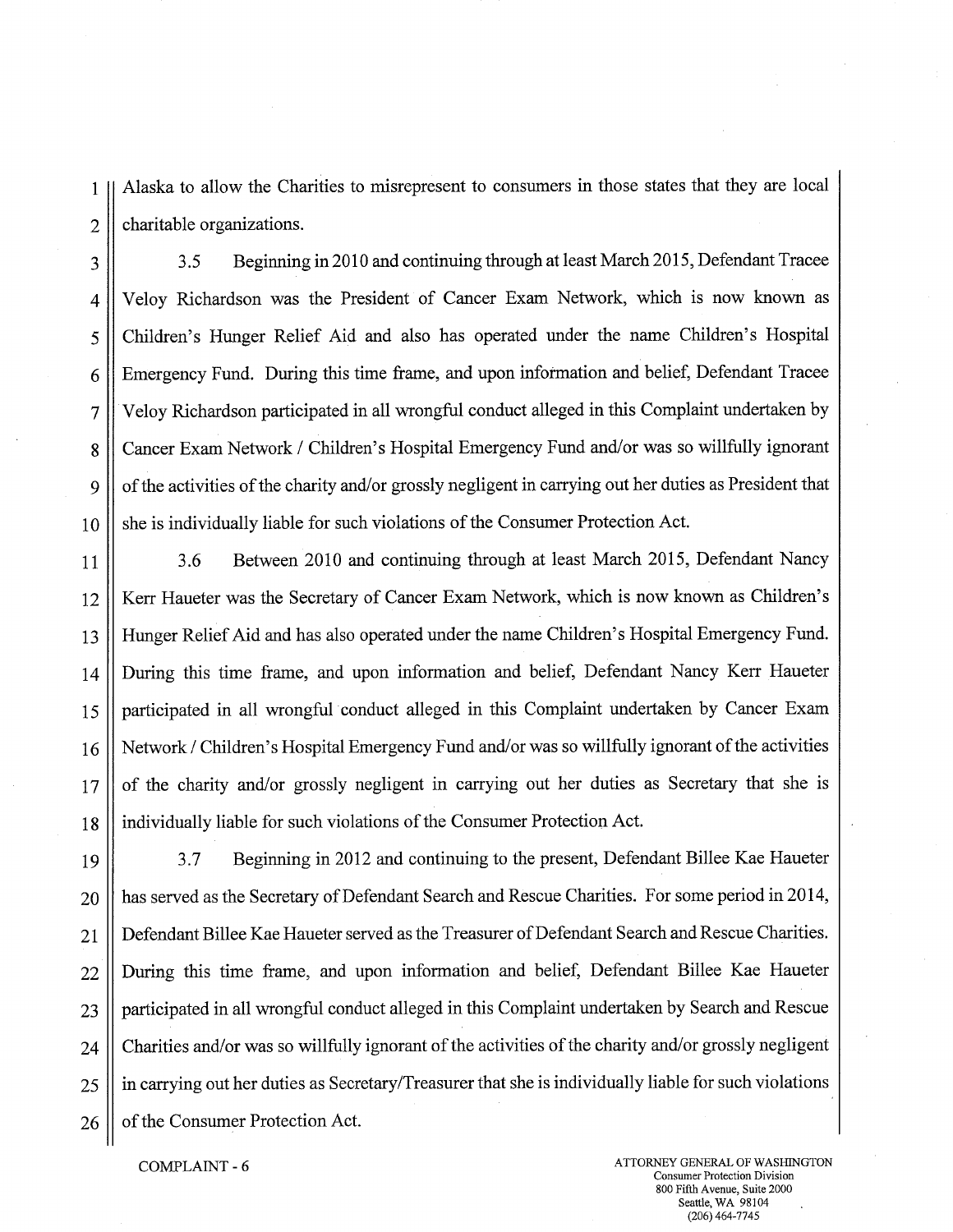1 3.8 Beginning in 2013 and continuing to the present, Defendant Billee Kae Haueter 2 || has served as the Secretary of Defendant Emergency Relief Services. During this time frame, 3 and upon information and belief, Defendant Billee Kae Haueter participated in all wrongful 4 conduct alleged in this Complaint undertaken by Emergency Relief Services and/or was so 5 willfully ignorant of the activities of the charity and/or grossly negligent in carrying out her 6 duties as Secretary that she is individually liable for such violations of the Consumer Protection  $7$  | Act.

8 3.9 Defendants Troy Haueter and Brandon Van Haueter are the owners, members, 9 and operators of Defendant Haueter Enterprises. Defendant Brandon Van Haueter is the 10 || managing member of Haueter Enterprises and controls those portions of the company that 11 | operate under the name Turnkey Leasing. Upon information and belief, Defendant Troy Haueter 12 has knowledge of and/or participates in the activities of Turnkey Leasing alleged herein.

13 3.10 Under the name Turnkey Leasing, Defendant Haueter Enterprises directly or 14 indirectly solicits or receives contributions within this state for or on behalf of charitable 15 || organizations or is engaged in the business of soliciting or receiving contributions for charitable 16 | organizations. Beginning in or about January 2013, Defendants Roy Haueter and the Charities 17 utilized the facilities and services of Haueter Enterprises to solicit and receive charitable 18 | contributions in the state of Washington.

19 | 3.11 Defendant Haueter Enterprises is not registered as a commercial fundraiser with 20 || the Washington Secretary of State. Defendant Haueter Enterprises has not filed any commercial 21 fundraising contracts with the Washington Secretary of State. Defendant Haueter Enterprises 22 || does not carry a surety bond for its fundraising activities.

 $23$   $\parallel$  3.12 As set forth in greater detail herein, and in the causes of action below, Defendants 24 have engaged in a pattern of deceptive, unfair, and misleading charitable solicitation activity that 25 || has financially enriched the Haueter family at the expense of Washington consumers, as well as  $26$  | consumers in Oregon, Idaho, Montana, California and Alaska.

**• COMPLAINT - 7 • in a start of WASHINGTON ATTORNEY GENERAL OF WASHINGTON** Consumer Protection Division 800 Fifth Avenue, Suite 2000 Seattle, WA 98104 (206)464-7745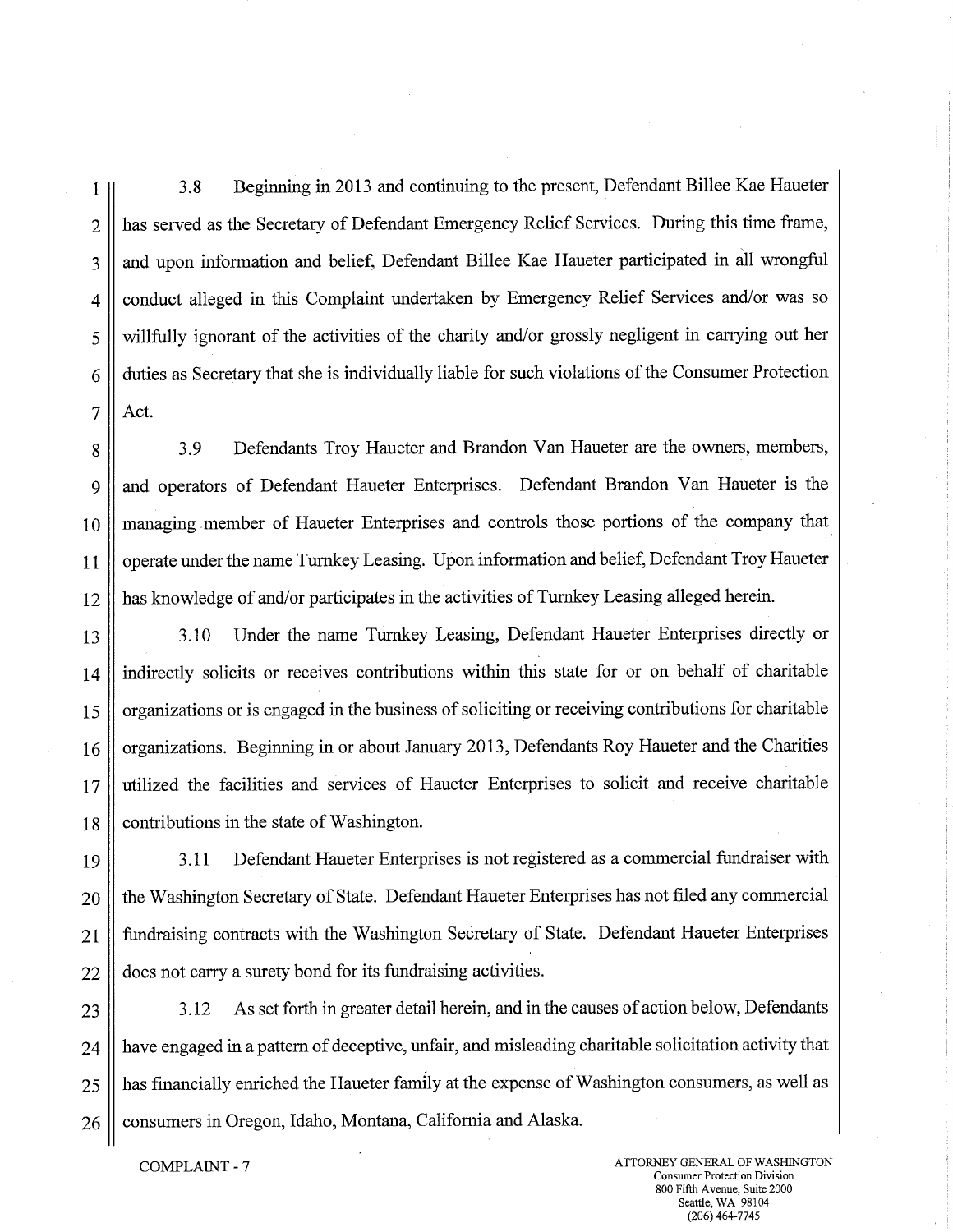1 **IV. FIRST CAUSE OF ACTION**  2 **False and Misleading Statements in Solicitations**  3 4.1 Plaintiff realleges Paragraphs 1.1 through 3.12 and incorporates them herein as if  $4 \parallel$  set forth in full. 5 4.2 Defendants have made false, misleading, and deceptive statements to consumers 6 in solicitations for charitable contributions. Such misrepresentations have included, but are not  $7$  | limited to: 8 **8 • Misrepresenting that the charity seeking donations is local to the consumer;** 9 • Misrepresenting that donations being solicited will benefit local individuals in the 10 | consumer's local community; 11 • Misrepresenting that Children's Hospital Emergency Fund is affiliated with Seattle 12 Children's Hospital, Sacred Heart Children's Hospital in Spokane, Mary Bridge 13 Children's Hospital in Tacoma, or any other children's hospital in the consumer's local 14 community; 15 **•** Stating or implying that urgent donations are required by the charity; 16 **•** Misrepresenting how donations will be used by the charity; and 17 • Continuing to solicit and accept donations on behalf of Cancer Exam Network after it 18 had changed its charitable purpose and its name to Children's Hospital Emergency Fund. 19 4.3 The conduct described in paragraphs 4.1 through 4.2 violates  $20$  RCW 19.09.100(15) as currently and previously enacted. Pursuant to RCW 19.09.340, 21 violations of the Charitable Solicitations Act are *per se* violations of the Consumer Protection  $22$  | Act, RCW 19.86. 23 | 4.4 Notwithstanding RCW 19.09.340, the conduct described in paragraphs 4.1 24 through 4.2 has the capacity to mislead a substantial number of consumers and constitutes unfair 25 or deceptive acts or practices in trade or commerce, and unfair methods of competition in  $26 \parallel$  violation of RCW 19.86.

COMPLAINT - 8 ATTORNEY GENERAL OF WASHINGTON Consumer Protection Division 800 Fifth Avenue, Suite 2000 Seattle, WA 98104 (206) 464-7745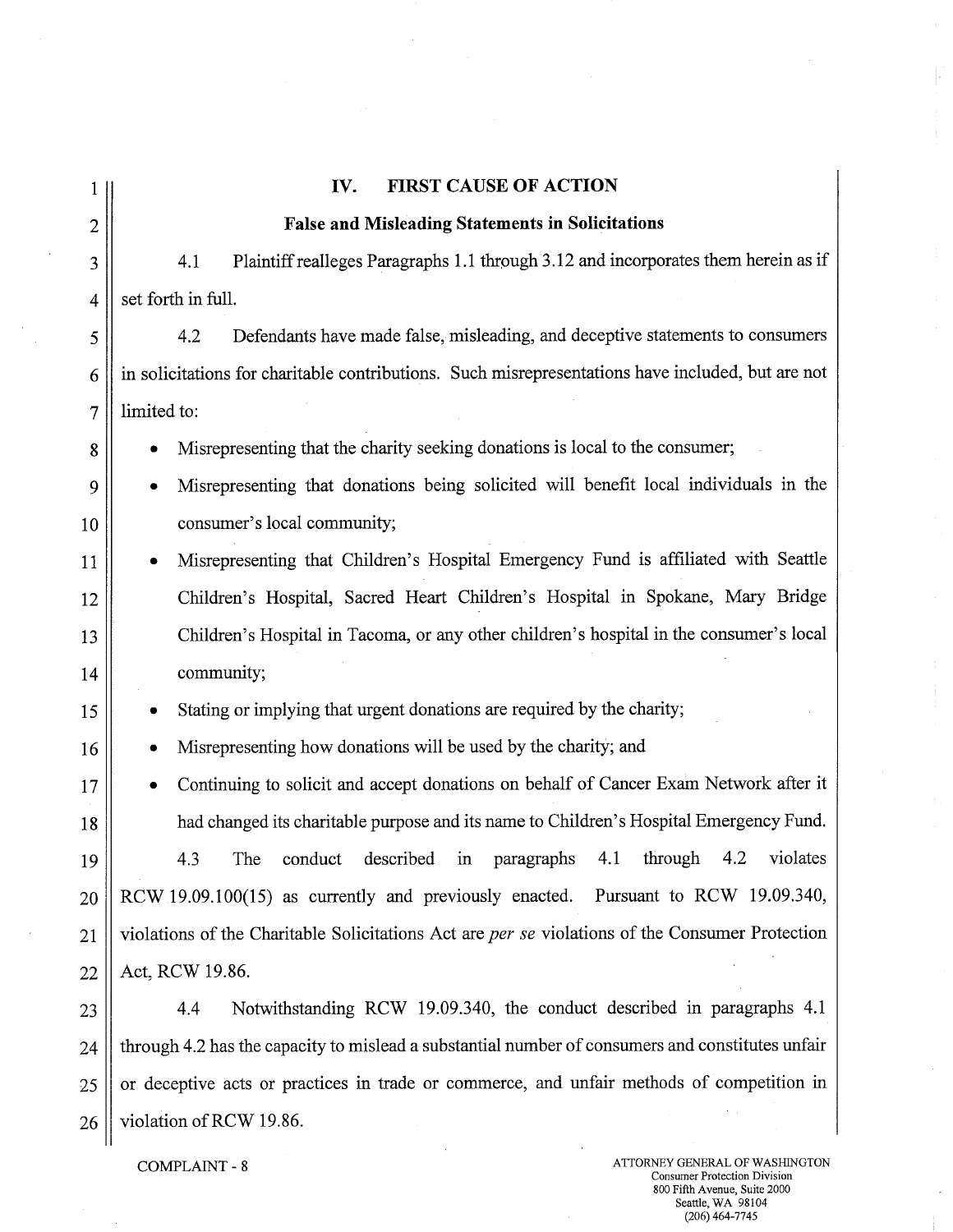### 1 **V. SECOND CAUSE OF ACTION**

### 2 **Misrepresenting the Principal Place of Business of a Charity**

3 | 5.1 Plaintiff realleges Paragraphs 1.1 through 4.4 and incorporates them herein as if  $\vert 4 \vert \vert$  set forth in full.

5 5.2 As detailed herein, Defendants provide a consumer a post office box or mail drop  $6 \parallel$  closest to that consumer while Defendants are soliciting donations on behalf of the Charities. 7 These solicitations misrepresent that the Charities have a principal place of business in whatever 8 city that post office box or mail drop happens to be located.

9 5.3 The conduct described in paragraphs 5.1 through 5.2 violates RCW 19.09.100(1)- 10 (3) & (15) as currently and previously enacted. Pursuant to RCW 19.09.340, violations of the 11 Charitable Solicitations Act are *per se* violations of the Consumer Protection Act, RCW 19.86.

12 5.4 Notwithstanding RCW 19.09.340, the conduct described in paragraphs 5.1 13 through 5.2 has the capacity to mislead a substantial number of consumers and constitutes unfair 14 || or deceptive acts or practices in trade or commerce, and unfair methods of competition in 15 Violation of RCW 19.86.

### 16 **VI. THIRD CAUSE OF ACTION**

#### 17 **Misrepresenting the Status of Paid Solicitors**

18 6.1 Plaintiff realleges Paragraphs 1.1 through 5.4 and incorporates them herein as if  $19$  | set forth in full.

20 | 6.2 Defendants Roy Bronsin Haueter, Brandon Van Haueter, Haueter Enterprises, 21 Children's Safety Bureau, Search and Rescue Charities, Emergency Relief Services, and 22 Children's Hunger Relief Aid have made false and misleading statements to consumers  $23$  concerning the paid status of the individuals soliciting on behalf of the charities. Such  $24$  | misrepresentations have included, but are not limited to:

25 || • That the person soliciting the charitable contribution is a volunteer or words of 26 ||<br>
similar meaning or effect that created the impression that the person soliciting is

COMPLAINT - 9 ATTORNEY GENERAL OF WASHINGTON Consumer Protection Division 800 Fifth Avenue, Suite 2000 Seattle, WA 98104 (206)464-7745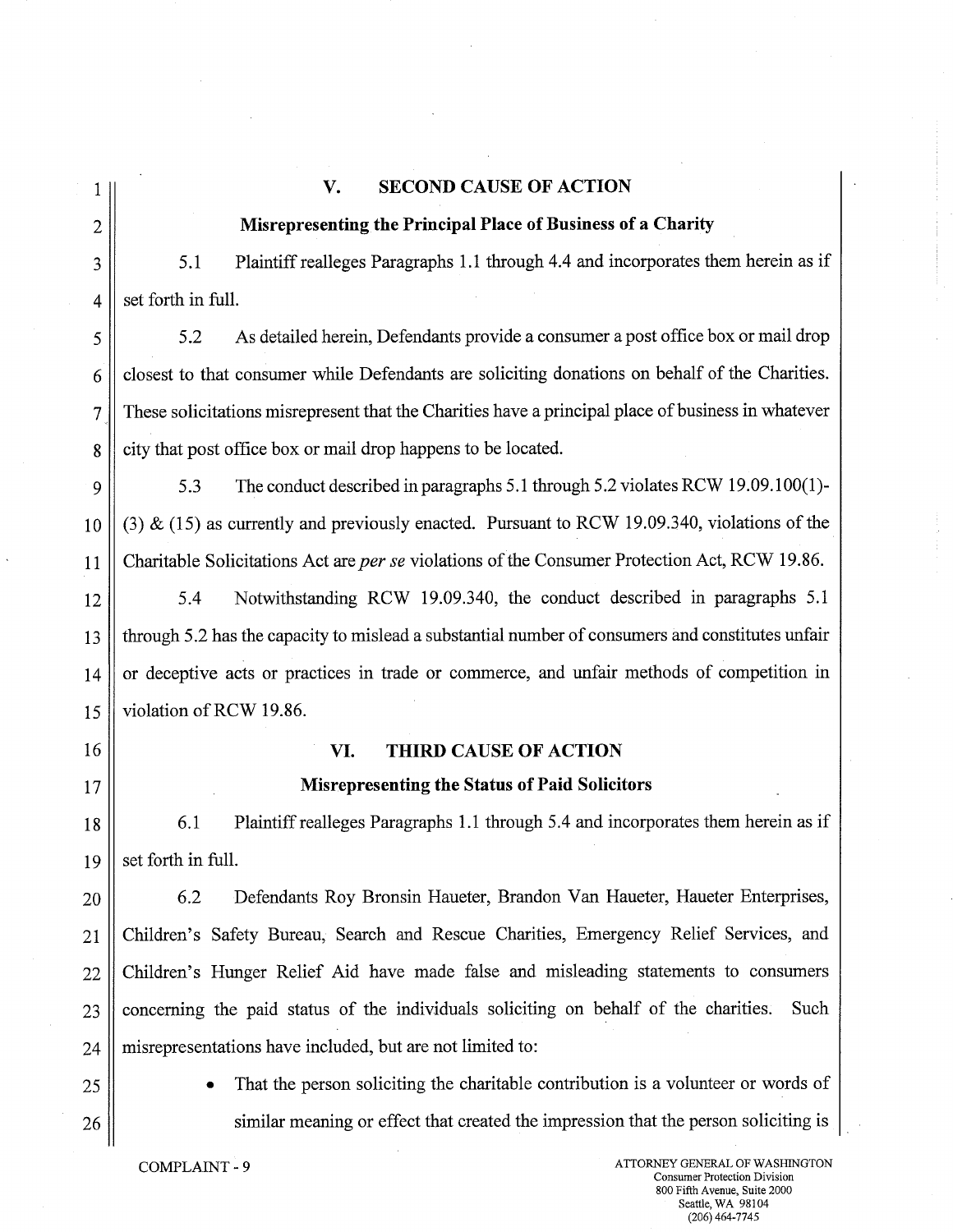1 || not a paid solicitor; and/or

2  $\parallel$  • That the person soliciting the charitable contribution is a member, staffer, helper, 3 | or employee of the charitable organization or words of similar meaning or effect 4 that created the impression that the person soliciting is not a paid solicitor.

5 6.3 The conduct described in paragraphs 6.1 through 6.2 violates RCW 19.09.100(7) 6  $\parallel \alpha$  (15) as currently and previously enacted. Pursuant to RCW 19.09.340, violations of the 7 Charitable Solicitations Act are *per se* violations of the Consumer Protection Act, RCW 19.86.

8 8 6.4 Notwithstanding RCW 19.09.340, the conduct described in paragraphs 6.1 9 through 6.2 has the capacity to mislead a substantial number of consumers and constitutes unfair  $10$  or deceptive acts or practices in trade or commerce, and unfair methods of competition in 11 Violation of RCW 19.86.

## 12 **VII. FOURTH CAUSE OF ACTION**

#### 13 **Failure to Include Required Disclosures in Mass Solicitation Material**

14 | T.1 Plaintiff realleges Paragraphs 1.1 through 6.4 and incorporates them herein as if  $15 \parallel$  set forth in full.

16 | 7.2 Defendants maintain and have maintained Internet websites that solicit 17 || contributions from the general public. Defendants also have produced solicitation material 18 distributed to the general public. Defendants have failed to include in the solicitation material 19 the disclosures required by RCW 19.09.100(4). Specifically, Defendants have failed to disclose: 20 (a) the Secretary of State's toll-free number to call to obtain additional financial disclosure  $21$  || information; and (b) the principal place of business of the charity.

22 | 7.3 The conduct described in paragraphs 7.1 through 7.2 violates RCW 19.09.100(4) 23 & (15). Pursuant to RCW 19.09.340, violations of the Charitable Solicitations Act are *per se*  24 | violations of the Consumer Protection Act, RCW 19.86.

25 7.4 Notwithstanding RCW 19.09.340, the conduct described in paragraphs 7.1 26 \| through 7.2 has the capacity to mislead a substantial number of consumers and constitutes unfair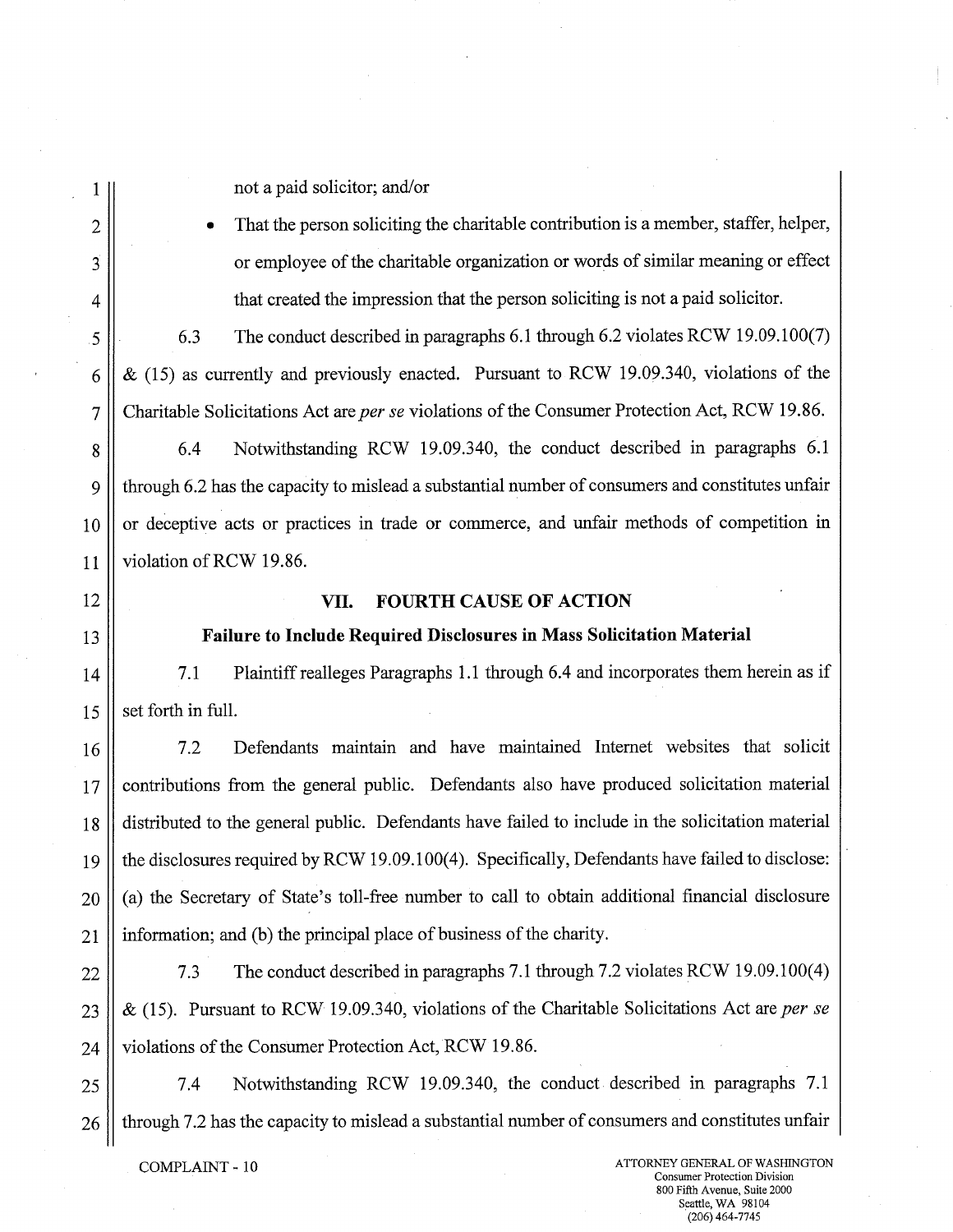1 or deceptive acts or practices in trade or commerce, and unfair methods of competition in  $2 \parallel$  violation of RCW 19.86.

### 3 **VIII. FIFTH CAUSE OF ACTION**

#### 4 **Conducting Unregistered Commercial Fundraising Activities**

5 8.1 Plaintiff realleges paragraphs 1.1 through 7.4 and incorporates them herein by  $6$  | this reference.

7 8.2 Beginning on or about January 2010 and continuing through the date this 8 Complaint was filed, Defendant Haueter Enterprises solicited and collected charitable 9 contributions from the general public in the state of Washington (a) without being registered as 10 || a commercial fundraising organization with the Secretary of State, (b) without filing with the 11 Secretary of State its contracts with charitable organizations, and (c) without maintaining a  $12$  surety bond.

13 8.3 Defendants Roy Haueter, Children's Safety Bureau, Search and Rescue Charities, 14 Emergency Relief Services, and Children's Hunger Relief Aid knew that Haueter Enterprises 15 was not in compliance with the requirements of the Charitable Solicitations Act, yet used the 16 Services of Haueter Enterprises anyway.

17 8.4 The conduct described in paragraphs 8.1 through 8.3 violates the Charitable 18 | Solicitations Act, specifically RCW 19.09.065, RCW 19.09.097, and RCW 19.09.191.

19 8.5 Pursuant to RCW 19.09.340, the violations described in paragraphs 8.1 through 20 8.4 are *per se* violations of the Consumer Protection Act, RCW 19.86.

#### 21 **IX. PRAYER FOR RELIEF**

22 | WHEREFORE, Plaintiff State of Washington prays for relief as follows:

23 9.1 That the Court adjudge and decree that the Defendants have engaged in the 24 | conduct complained of herein.

25 | 9.2 That the Court adjudge and decree that the conduct complained of constitutes 26 | violations of the Charitable Solicitations Act, RCW 19.09, and *per se* violations of the Consumer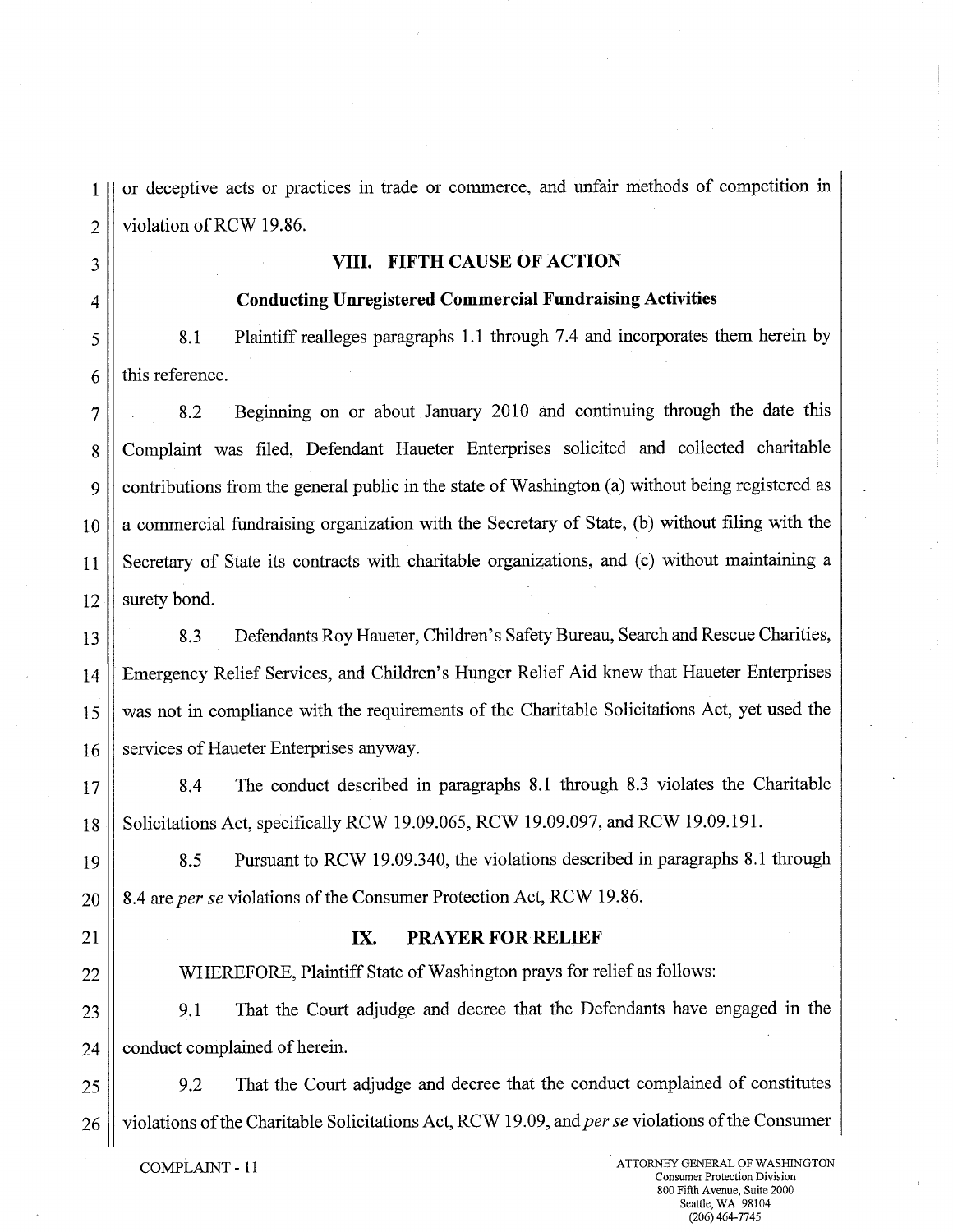1 || Protection Act.

2 || 9.3 That the Court adjudge and decree that the conduct complained of constitutes 3 || unfair or deceptive acts and practices and an unfair method of competition and is unlawful in 4 | violation of the Consumer Protection Act, RCW 19.86.020.

5 9.4 That the Court issue a permanent injunction enjoining and restraining the 6 Defendants, and their representatives, successors, assigns, officers, agents, servants, employees, 7 || and all other persons acting or claiming to act for, on behalf of, or in active concert or 8 participation with the Defendants, from continuing or engaging in the unlawful conduct 9 || complained of herein.

10 9.5 That the Court assess civil penalties, pursuant to RCW 19.86.140, of up to two 11 thousand dollars (\$2,000.00) per violation against the Defendants for each and every violation 12 | of RCW 19.86.020 caused by the conduct complained of herein.

13 9.5 That the Court make such orders pursuant to RCW 19.86.080 as it deems 14 || appropriate to provide for restitution to consumers of money or property acquired by the 15 Defendants as a result of the conduct complained of herein.

16 9.6 That the Court make such orders pursuant to RCW 19.86.080 to provide that the 17 Plaintiff, State of Washington, recover from the Defendants the costs of this action, including 18 | reasonable attorneys' fees.

22

23

26

19 || 9.7 For such other relief as the Court may deem just and proper.

20 | DATED this 21st day of December, 2017.

21 || ROBERT W. FERGUSON Attorney General S.

Robert Aloysius Hyde, WSBA #33593  $24$  ||  $\sqrt{24}$  ||  $\sqrt{24}$  ||  $\sqrt{24}$  ||  $\sqrt{24}$  ||  $\sqrt{24}$  ||  $\sqrt{24}$  ||  $\sqrt{24}$  ||  $\sqrt{24}$  ||  $\sqrt{24}$  ||  $\sqrt{24}$  ||  $\sqrt{24}$  ||  $\sqrt{24}$  ||  $\sqrt{24}$  ||  $\sqrt{24}$  ||  $\sqrt{24}$  ||  $\sqrt{24}$  ||  $\sqrt{24}$  ||  $\sqrt{24}$  Assistant Attorneys General 25 Attorneys for Plaintiff, State of Washington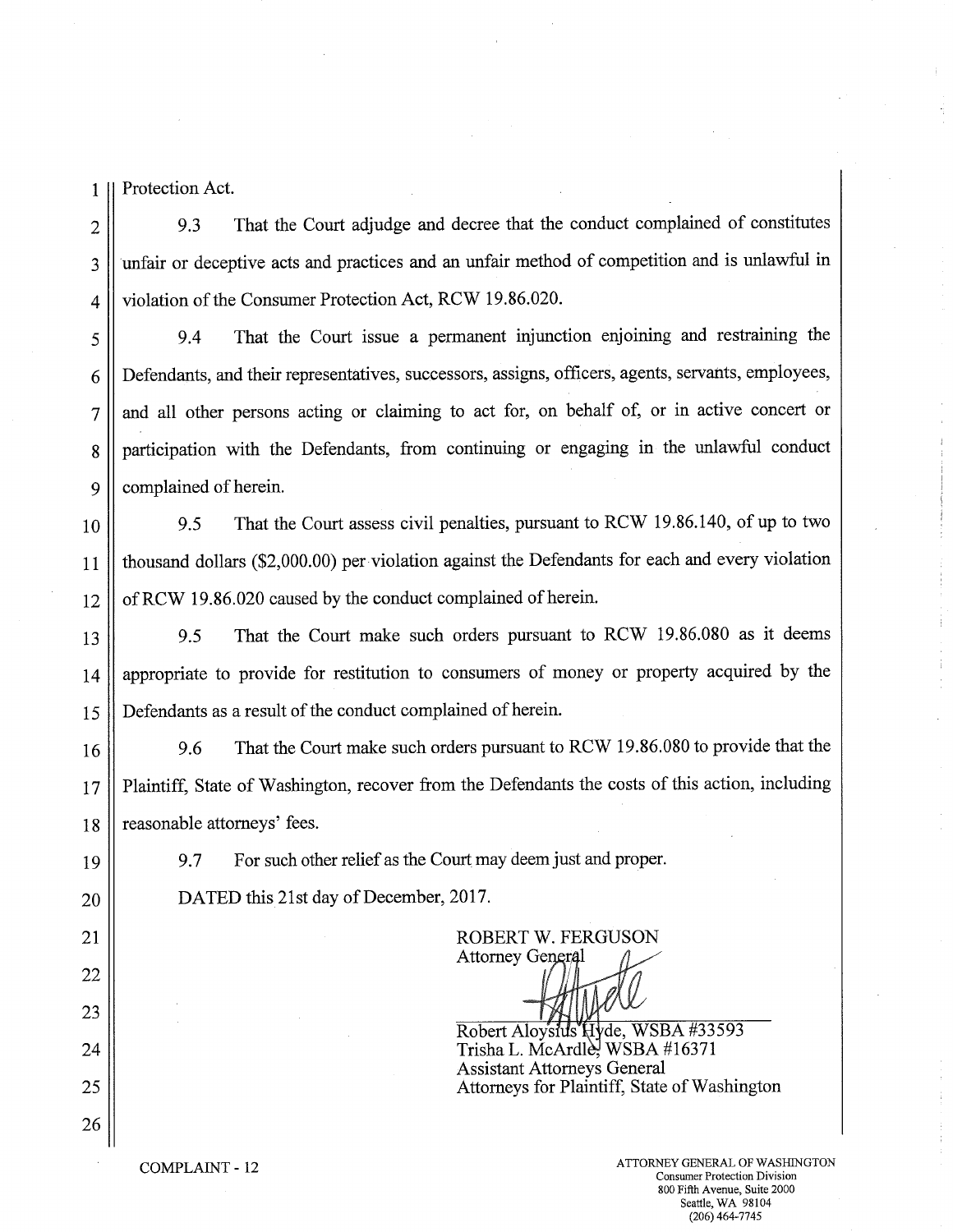# **King County Superior Court Clerk's Office Register for Eservice Confirmation Receipt**

| Case Number: 17-2-33035-3 |                                                                              |
|---------------------------|------------------------------------------------------------------------------|
| Case Title:               | STATE OF WASHINGTON vs ROY BRONSIN HAUETER and BILLEE<br>KAE HAUETER, ET AL. |
| Firm $ID:$                |                                                                              |
| Association:              | Petitioner/Plaintiff                                                         |
| Date:                     | 12/21/2017                                                                   |
| Name:                     | Robert Hyde                                                                  |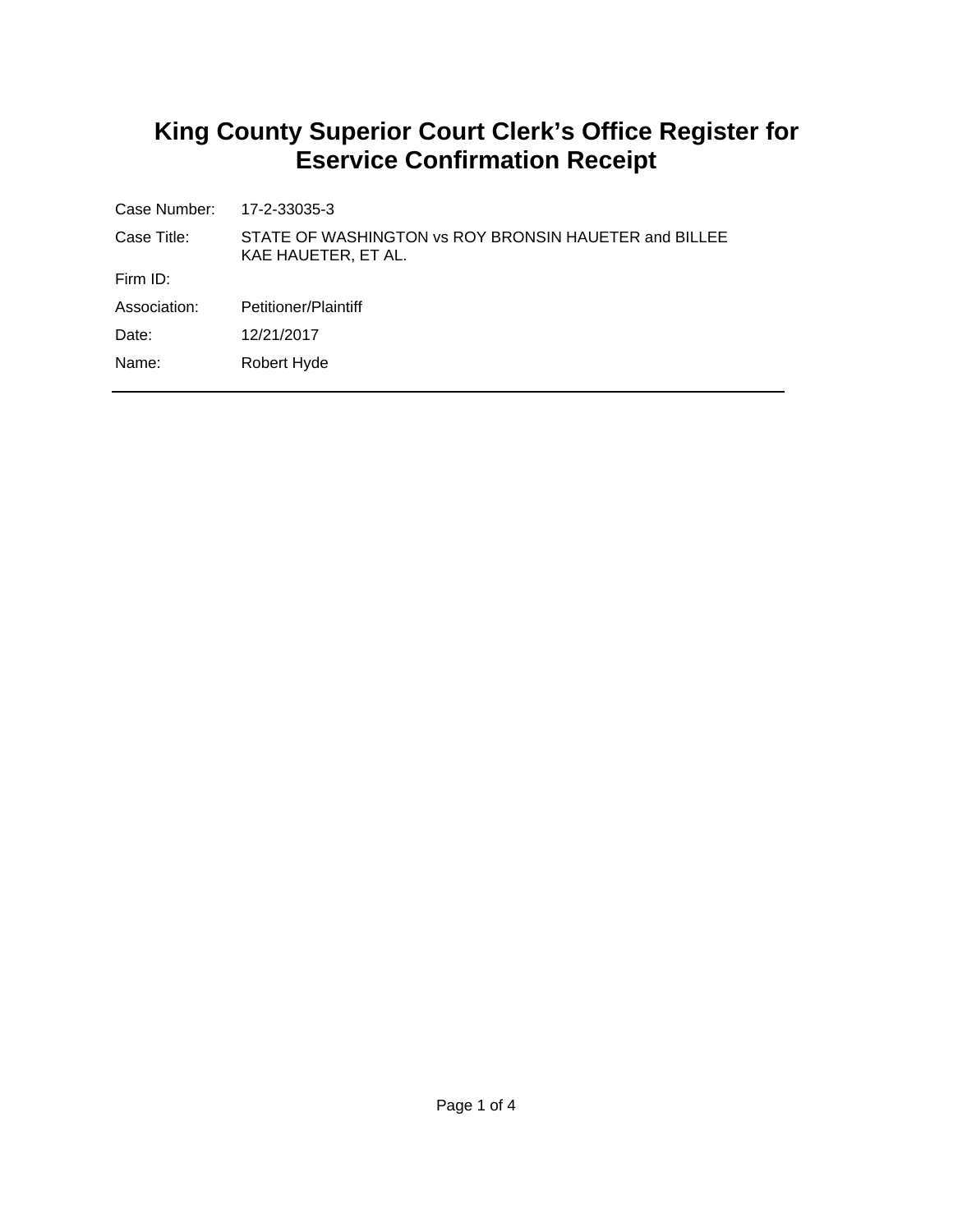# **King County Superior Court Clerk's Office EFiling Confirmation Receipt**

| Case Number:         | 17-2-33035-3 SEA                                                             |
|----------------------|------------------------------------------------------------------------------|
| Case Title:          | STATE OF WASHINGTON vs ROY BRONSIN HAUETER and BILLEE KAE<br>HAUETER, ET AL. |
| Submitted By:        | Robert Hyde                                                                  |
| Bar Number:          | 33593                                                                        |
| User $ID:$           | hyder33593                                                                   |
| Submitted Date/Time: | 12/21/2017 4:08:38 PM                                                        |
| Received Date/Time:  | 12/21/2017 4:08:38 PM                                                        |
| Total Cost:          | \$240.00                                                                     |

## **DOCUMENTS**

| Document Type: COMPLAINT |                                             |
|--------------------------|---------------------------------------------|
| File Name:               | ComplaintHaueter.pdf                        |
| Cost:                    | \$0.00                                      |
|                          | Document Type: ORDER SETTING CASE SCHEDULE  |
| File Name:               | schedule.pdf                                |
| Cost:                    | \$0.00                                      |
|                          | Document Type: CASE INFORMATION COVER SHEET |
| File Name:               | cics.pdf                                    |
| Cost:                    | \$0.00                                      |
| Document Type: SUMMONS   |                                             |
| File Name:               | SummonsChildrensHunger.pdf                  |
| Cost:                    | \$0.00                                      |
| Document Type: SUMMONS   |                                             |
| File Name:               | SummonsChildrensSafety.pdf                  |
| Cost:                    | \$0.00                                      |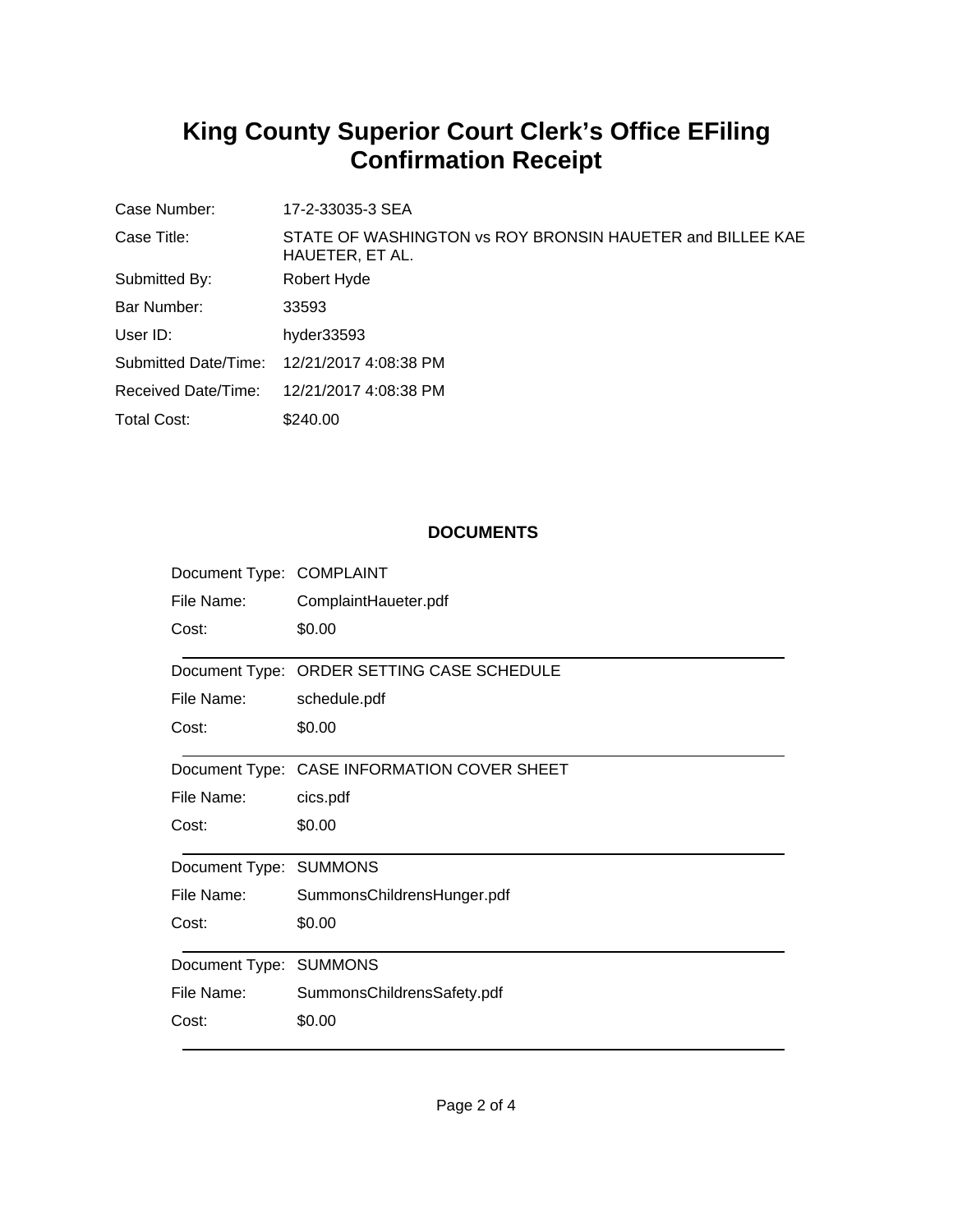| Document Type: SUMMONS |                               |
|------------------------|-------------------------------|
| File Name:             | SummonsEmergencyRelief.pdf    |
| Cost:                  | \$0.00                        |
| Document Type: SUMMONS |                               |
| File Name:             | SummonsHaueterBillee.pdf      |
| Cost:                  | \$0.00                        |
| Document Type: SUMMONS |                               |
| File Name:             | SummonsHaueterBrandon.pdf     |
| Cost:                  | \$0.00                        |
| Document Type: SUMMONS |                               |
| File Name:             | SummonsHaueterEnterprises.pdf |
| Cost:                  | \$0.00                        |
| Document Type: SUMMONS |                               |
| File Name:             | SummonsHaueterLori.pdf        |
| Cost:                  | \$0.00                        |
| Document Type: SUMMONS |                               |
| File Name:             | SummonsHaueterNancy.pdf       |
| Cost:                  | \$0.00                        |
| Document Type: SUMMONS |                               |
| File Name:             | SummonsHaueterRoy.pdf         |
| Cost:                  | \$0.00                        |
| Document Type: SUMMONS |                               |
| File Name:             | SummonsHaueterTroy.pdf        |
| Cost:                  | \$0.00                        |
| Document Type: SUMMONS |                               |
| File Name:             | SummonsRichardson.pdf         |
| Cost:                  | \$0.00                        |
| Document Type: SUMMONS |                               |
| File Name:             | SummonsSearchRescue.pdf       |
| Cost:                  | \$0.00                        |